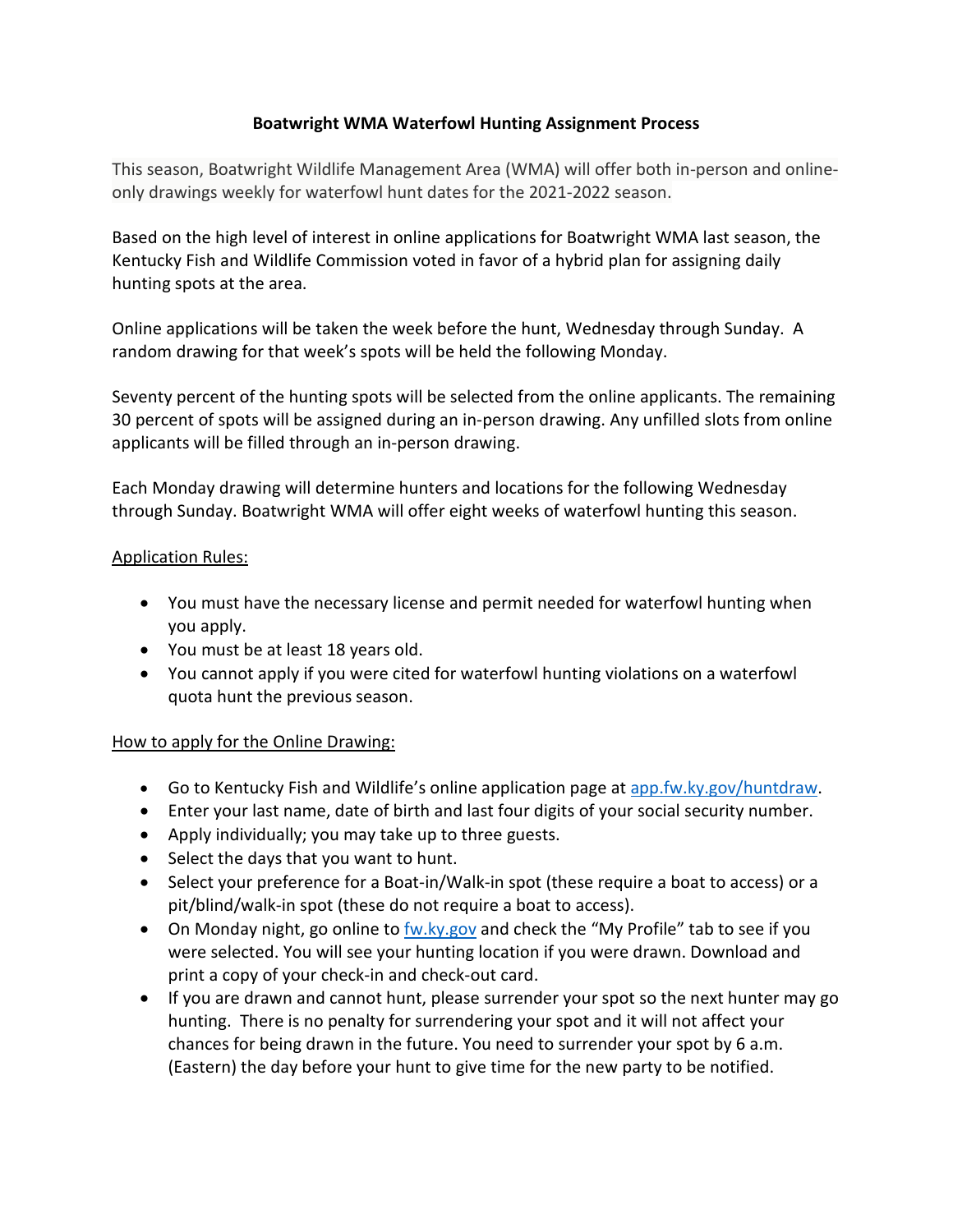- To give up your spot, [go online to app.fw.ky.gov/huntdraw](https://app.fw.ky.gov/huntdraw) and sign in. Click the "Surrender" button next to your spot assignment. Surrendered spots will go to the next person in line for that day. Hunters receiving surrendered spots will be notified via email, or they can check the Hunt Draw app. Applicants should make sure they have a valid email entered in the Kentucky Fish and Wildlife system.
- The online drawing will be suspended during periods of flooding. Backwaters can be dangerous and only the most experienced should attempt hunting. Hunting spots during flooding will only be available to those attending the in-person drawing.

## The Day of Your Hunt:

- The Party Leader/Drawn Hunter must check in between 4:15 a.m. and 4:45 a.m. (Central) at the Ballard Bottoms Tourism Council Building (the old First General Baptist Church Fellowship Hall), 255 S. 4<sup>th</sup> Street, Barlow, Ky. Any spots not claimed through check in by 4:45 a.m. will be forfeited to the in-person drawing.
- Additional party members should not enter the building.
- After checking in, hunters may proceed to their hunting spot.
- Carry your check-out card (hunting permit) with you.
- Stop hunting and leave the area by 2 p.m. (Central).
- Before going home, drop your check-out card in the drop box located at the Ballard Bottoms Tourism Council Building before 3 p.m. (Central).
- Remember to follow all normal rules pertaining to hunts at Boatwright WMA.

In-Person Drawing:

- Unassigned and unclaimed spots will be available for the in-person drawing.
- Select one person as party leader; that person will go alone into the Ballard Bottoms Tourism Council Building to check in.
- The party leader for the in-person drawing must check in from 4:15 a.m. to 4:45 a.m. (Central)
- A hunting party not checked in by 4:45 a.m. will not be eligible for that day's drawing.
- Hunting parties will be randomly drawn for available spots. The first party drawn has first choice of available spots; the second party drawn selects from among the remaining spots. The process continues until all slots are filled.
- Last season, approximately 50 percent of spots drawn online remained unfilled. If this trend continues, the majority of hunters this season will be selected through the inperson drawing.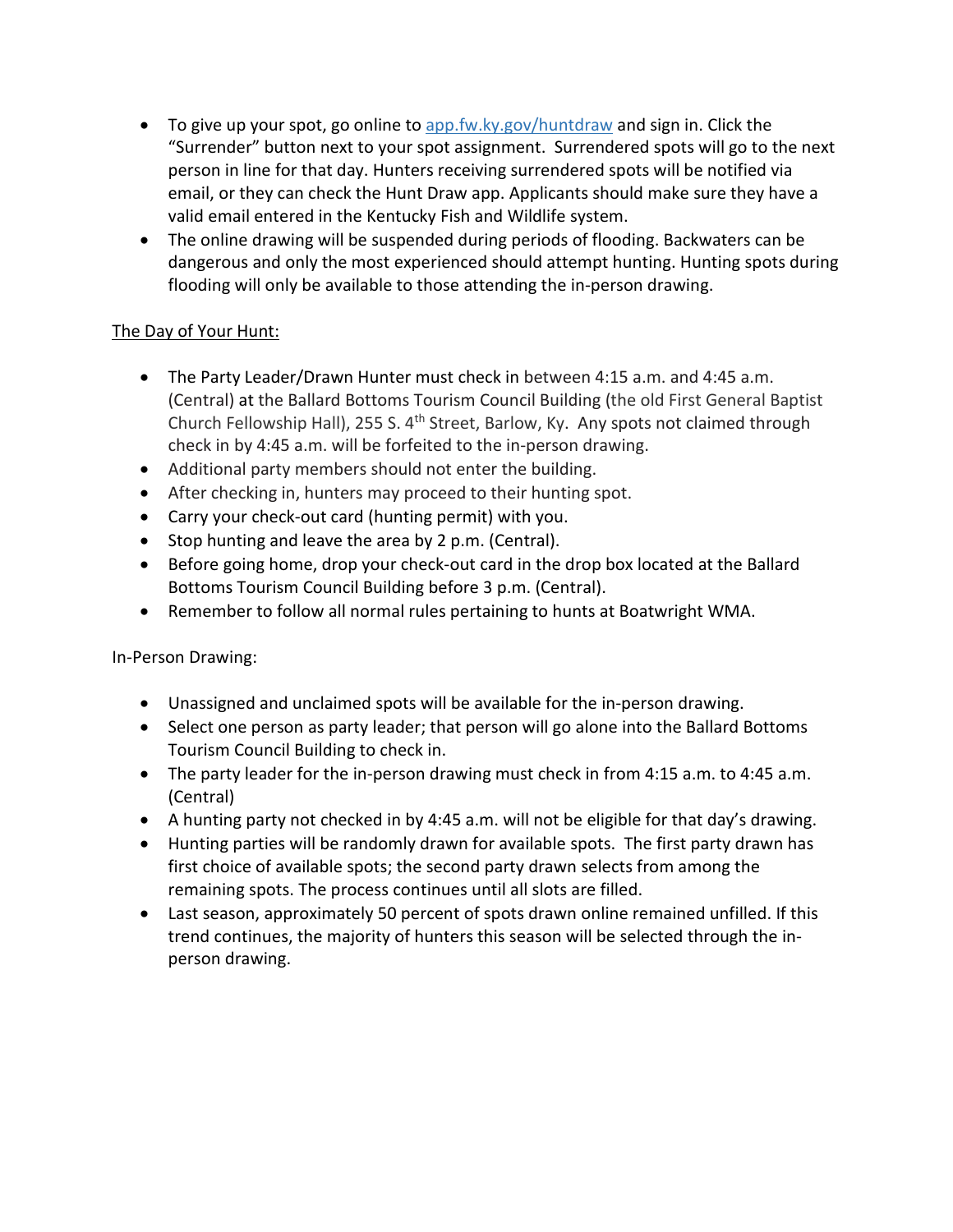| Week | <b>Hunting Dates</b> | <b>Application Days</b> | Drawing Date  |
|------|----------------------|-------------------------|---------------|
|      | Dec 8-12             | Dec 1-5                 | Dec 6         |
| 2    | Dec 15-19            | Dec 8-12                | <b>Dec 13</b> |
| 3    | Dec 22-23 & Dec 26   | Dec 15-19               | <b>Dec 20</b> |
| 4    | Dec 29-31 & Jan 2    | Dec 22-26               | Dec 27        |
| 5    | Jan 5-9              | Dec 29-Jan 2            | Jan 3         |
| 6    | Jan 12-16            | Jan 5-9                 | Jan 10        |
|      | Jan 19-23            | Jan 12-16               | Jan 17        |
| 8    | Jan 26-30            | Jan 19-23               | <b>Jan 24</b> |